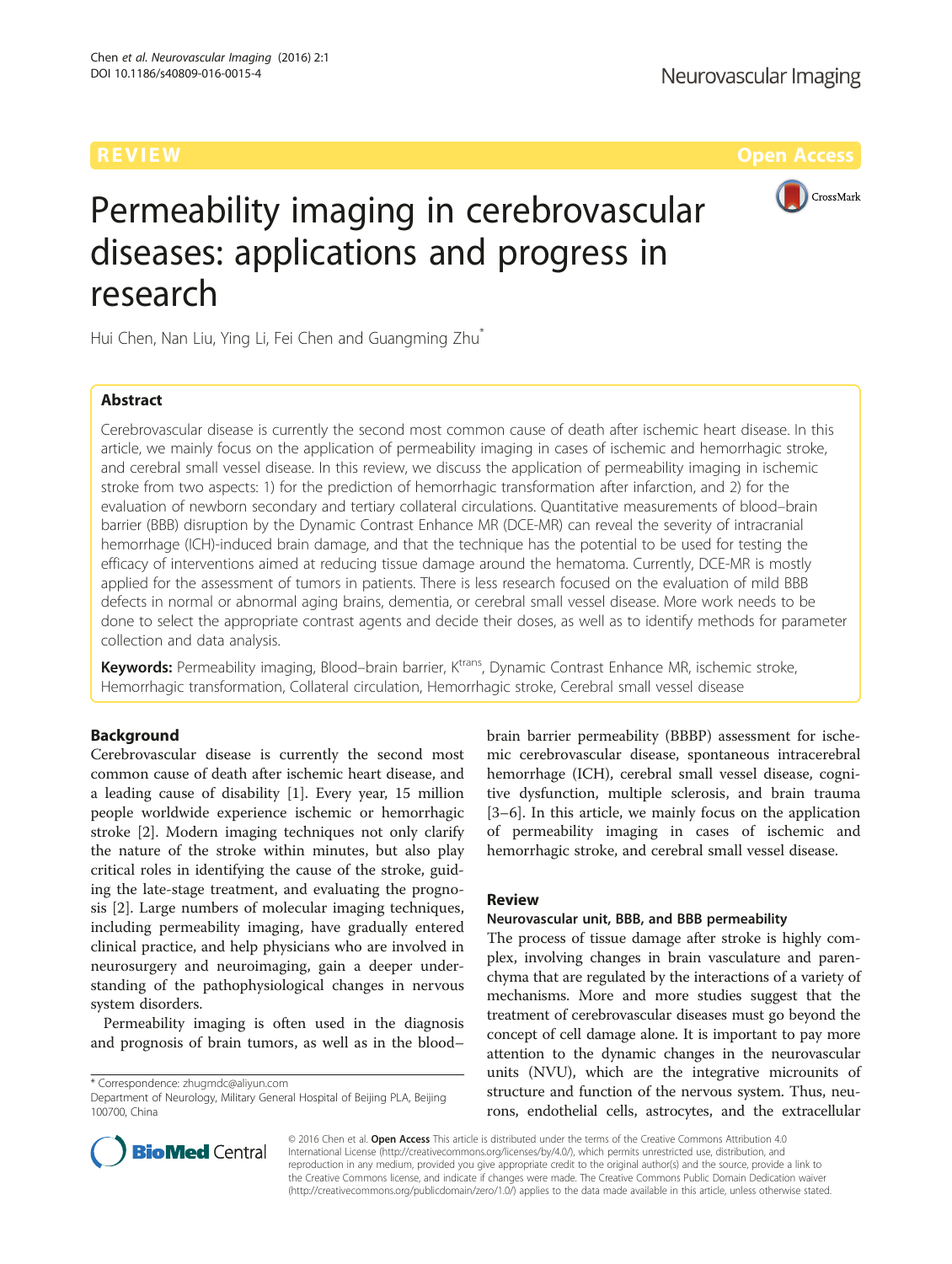matrix that maintains the integrity of the brain tissue need to be viewed comprehensively, with the BBB acting as the core of the NVU [\[7](#page-4-0)]. The negative results from clinical trials of neuro-protective drugs also support this idea, making the NVU an important therapeutic target in future clinical research. The extent of damage and the late-stage recovery of the NVU determine the clinical outcome of patients. However, no ideal method can assess NVU dysfunction accurately or quantitatively.

Some researchers quantify the damage to the NVU by examining specific markers, such as Matrix Metalloproteinases (MMPs), Vascular Endothelial Growth Factor (VEGF), Platelet Derived Growth Factor (PDGF), and Fibroblast Growth Factor (FGF), in blood or cerebrospinal fluid [\[8](#page-4-0)]. However, the specificity of this method is low, spatially, as it cannot distinguish the location and the extent of NVU damage in different brain regions. Double-photon laser-scanning microscopy, which can detect the dynamic relationship between the microvasculature and the surrounding structure in living tissue, is the ideal imaging method for examining the NVU. However, due to the complicated scanning procedure involved and the need for a craniotomy in order to expose the areas of interest, Double-photon microscopy is currently used only in animal models [\[9\]](#page-4-0).

The BBB, which is composed of capillary endothelial cells, basement membrane, pericytes located outside the basement membrane, and the perivascular end-feet of astrocytes, is the most important protective structure in the brain. It can reduce the passive movement of water molecules and restrict the passage of soluble substances from the blood, thereby preventing brain cells from being exposed to neurotoxins or other harmful bloodborne substances. The BBB is considered as the core structure of the NVU, and the defects in structure and function can be found in most neurological diseases.

Disorders of the BBB are particularly evident in ischemic cerebrovascular disease, and show dynamic changes under different states of tissue damage and reperfusion. After ischemic brain damage, BBB leakage occurs not only during the acute and subacute phases of stroke [[10\]](#page-4-0), but also at the early stage of angiogenesis during stroke recovery [[11\]](#page-4-0). In addition, studies have found that BBB disruption is most significant at the edges of the hematoma, 1 week after spontaneous ICH, and quantitative measurement of the BBB damage can reflect the extent of ICH-induced brain damage. Damage to the BBB can also be found in the early stage of lacunar infarction, white matter osteoporosis, and other cerebral small vessel diseases [[12\]](#page-4-0).

The severity of BBB damage is positively correlated with the degree of brain tissue damage or hypoxia and ischemia, and therefore quantitative assessment of the disruption of the BBB (i.e., the BBBP) can be used for

quantitative evaluation of the severity of the NVU damage [\[13](#page-4-0)].

#### Principles of permeability imaging

Permeability imaging uses classic pharmacokinetic theory to quantitatively assess the rate at which a contrast agent passes through the BBB [\[14](#page-4-0)]. The increase in BBBP reflects BBB-relevant pathophysiological changes, and therefore the quantitative description of the BBBP has important clinical significance [[15](#page-4-0)]. Common parameters include volume transfer constant  $(K<sup>trans</sup>)$  and permeability-surface area product (PS). Between the two, K<sup>trans</sup> is generally believed to represent permeability.

Though there are multiple methods to obtain permeability parameters, such as first pass data of perfusion CT and Dynamic Susceptibility Contrast MR, the standard method for BBB permeability assessments are based on Dynamic contrast-enhanced MR (DCE-MR). The DCE-MR scanning process begins with multiple flipangle T1 sequences, followed by intravenous injection of contrast agent, after which the T1-weighted GRE sequence is acquired over several minutes. The observation of a linear relationship between the MR signal intensity and the scan time indicates that the slope is associated with BBB permeability [\[2](#page-4-0)]. In patients with subsequent hemorrhagic transformation (HT), even an enhanced T1 sequence does not exhibit a visually identifiable enhanced effect. However, the increase in BBB permeability at this stage can be observed in DCE-MR [[16\]](#page-4-0). Studies have indicated that the DCE acquisition time should be at least 210 s [[17\]](#page-4-0) in order to distinguish between patients with HT from those without HT.

Currently, the tracer kinetics model used in most permeability imaging is the corrected single-capillary model proposed by Larsson and Tofts [\[18](#page-4-0), [19\]](#page-4-0). However, this model requires hemodynamic balance, which calls for relatively long scan times. The Patlak model [\[20](#page-5-0)] only analyzes the first-pass data of the contrast agent. Requiring lesser amounts of data, it has been successfully used to analyze permeability data and obtain relevant parameters such as K<sup>trans</sup>. Multiple studies using Patlak data analysis have correctly assessed the permeability parameter  $K<sup>trans</sup>$  in stroke patients [[21\]](#page-5-0). However, this approach can only be used in cases with moderate BBB leakage. When there is severe BBB leakage, data collection takes a longer time and the results are biased.

In the future, quantitative assessment of BBB leakage needs to mainly focus on reducing errors, particularly on optimizing the assessment of arterial input function to reduce errors caused by different tracers.

#### Application in ischemic brain injury

The defect of BBB occurs rapidly after acute cerebral infarction and is accompanied by a significant increase in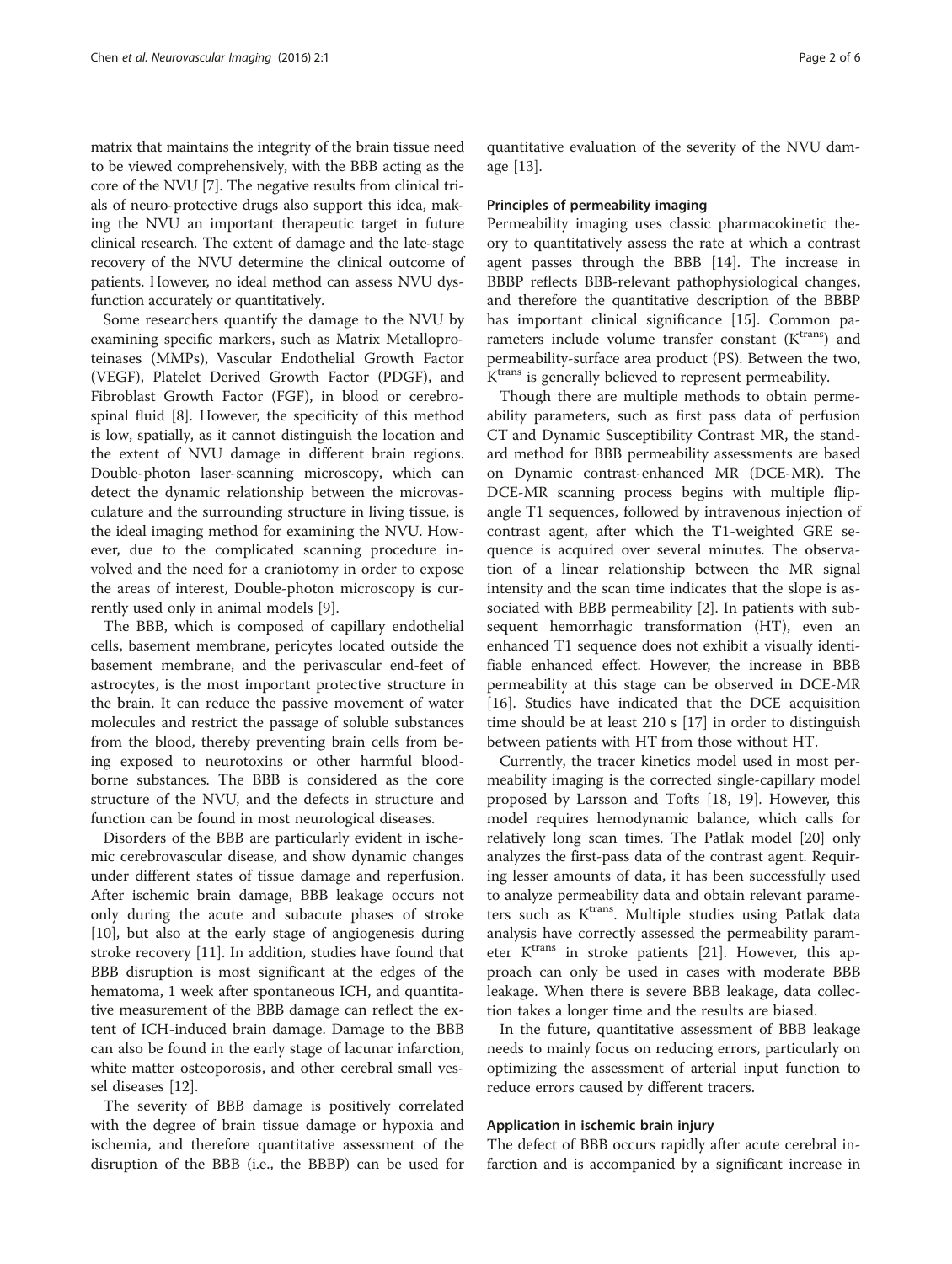BBBP. Studies have shown that the average time to BBB defect after the onset of cerebral ischemia is 3.8 h, which is similar to the time at which irreversible brain damage occurs [[13](#page-4-0)].

Here, we discuss the application of permeability imaging in two aspects: 1) for the prediction of HT after infarction, and 2) for the evaluation of newborn secondary and tertiary collateral circulations.

Symptomatic HT is one of the most serious complications of acute ischemic stroke and is closely related to clinical outcomes [\[22](#page-5-0)]. Currently, the commonly used imaging techniques cannot directly assess the risk of HT. A number of studies have demonstrated that enhanced MR is highly capable of predicting HT [[23](#page-5-0), [24](#page-5-0)]. However, the methods described above can only provide indirect evidence of increased permeability resulting from BBB disruption. They cannot provide quantification data and require highly experienced evaluators for correct interpretation [[23\]](#page-5-0). Using the DCE-MR to quantitatively evaluate the BBB, the  $K<sup>trans</sup>$  has proved to be the most sensitive imaging marker for the prediction of early (within 2–3 h) fibrin leakage in the brain tissue [[24\]](#page-5-0). Kassner et al. added the DCE sequence in the conventional MR of 33 patients within 4 h of the onset of acute cerebral infarction and found progressive increase in the BBBP in the acute phase of nine patients (five patients received tPA thrombolytic therapy), all of whom presented with HT within 48 h [\[25](#page-5-0)]. However, due to the long scan time of the DCE-MR, its application in the ultra-early stage of acute cerebral infarction is limited. Thus, some studies obtained BBBP values from first-pass perfusion CT (PCT) data. For example, Wintermark and Lee et al. applied different mathematical models to measure the absolute values of BBBP and proposed that the increase in the BBBP can be utilized to predict HT [[26\]](#page-5-0). Permeability imaging can systematically assess BBB integrity and make personalized predictions regarding the risk of hemorrhage in patients with acute ischemic stroke, which should help realize the transformation from the "time-window" to the "tissue-window" approach. Thus, patients who have a high risk of HT with active treatments even within the 4.5-h therapeutic time window, as well as those who have a relatively low risk of HT and relatively good prognosis even beyond the 4.5-h window, can be screened out. That is, it will be possible to move away from the fixed time-window treatment model and develop more rational therapies based on the evaluation of individualized risks [\[27](#page-5-0)].

The intracranial collateral circulation plays a critical role in the occurrence, development, treatment, and prognosis of ischemic stroke. The collateral circulation is capable of maintaining perfusion and stabilizing cerebral blood flow, which in turn, determines the tissue outcomes. Studies have reported that, in the patients with severe carotid artery stenosis, a good collateral circulation could reduce the incidence of long-term stroke, perioperative risk, and transient ischemic attack [\[28](#page-5-0), [29](#page-5-0)]. Regardless of the success of recanalization of occluded vessels after thrombolytic therapy, the long-term prognosis of patients with leptomeningeal collateral vessels is better than that of other patients [[30\]](#page-5-0).

Methods for assessing intracranial collaterals include transcranial Doppler (TCD) ultrasound, computed tomography angiography (CTA), MR angiography (MRA), and digital subtraction angiography (DSA), each of which has its own advantages and disadvantages. For the assessment of secondary collaterals, permeability imaging has sufficient theoretical basis. The dynamic contrast-enhanced sequence itself contains perfusion information. In a study on the assessment of the collateral circulation in patients with acute stroke, Chen et al. [[30](#page-5-0)] used first-pass data of perfusion images to obtain the permeability parameter  $K<sup>trans</sup>$  map, and found that the  $K<sup>trans</sup>$  map can assess collateral circulation in the acute ischemic state. The corresponding collateral circulation score is most consistent with that of DSA. Chen et al. also found that the K<sup>trans</sup> map can predict clinical outcomes after stroke.

K<sup>trans</sup>, as well as measurements from other sequences in MR, also confirmed the location and the size of the area of revascularization and angiogenesis [\[31\]](#page-5-0). Similar to its usefulness in detecting tumor angiogenesis,  $K<sup>trans</sup>$ is a sensitive parameter for the detection of early brain angiogenesis in post-stroke patients. Although previous research on the detection of angiogenesis by DCE-MR had only revealed that increased intensity of the  $K<sup>trans</sup>$ signal corresponds to increased density of newborn vessels, it was not clear whether secondary and tertiary cerebral collaterals could be evaluated through the assessment of angiogenesis. In a recent study, Chen et al. [[32\]](#page-5-0) collected 21 patients with severe intracranial arterial stenosis or occlusion caused by chronic artery atherosclerosis. The patients all presented with severe stenosis or occlusion of the middle cerebral artery and the intracranial segment of the internal carotid artery. The study used the corrected Alberta Stroke Program Early CT Score (ASPECTS) segmentation standard to evaluate collateral circulations in each of the vasculature segments and used K<sup>trans</sup> maps, Arterial Spin Labeling (ASL), CTA, and DSA to score collaterals. The authors found good agreement between the DSA and K<sup>trans</sup> map, especially in the assessment of the meningeal collateral circulation. The agreement between the CTA-source image (CTA-SI) and DSA was moderate, while the agreement between the ASL and DSA was the least favorable. However, the sample size in this study was too small to draw definite conclusions.

Although K<sup>trans</sup> has been applied in cancer patients [[33\]](#page-5-0), it is rarely used in stroke patients. This may be due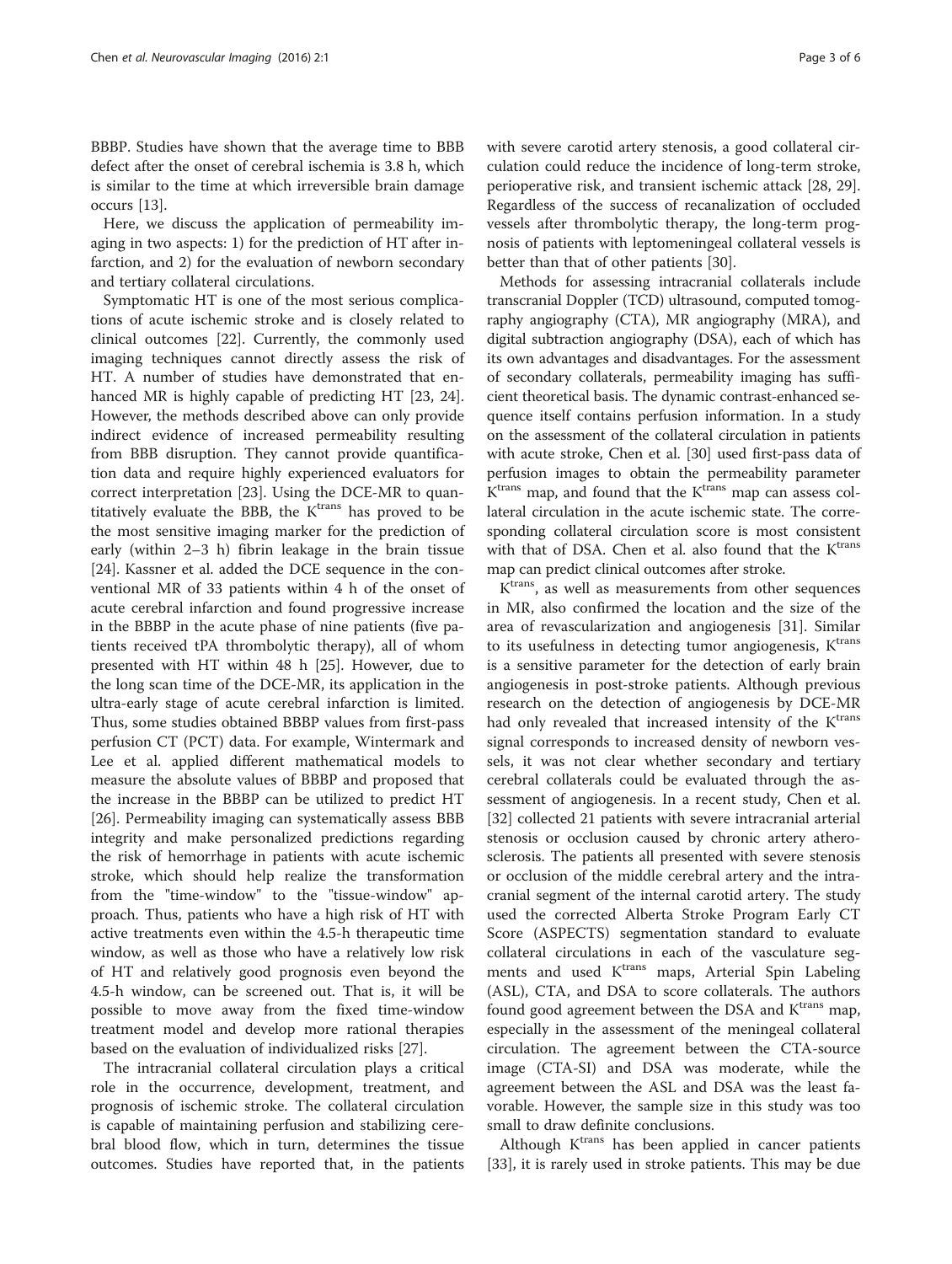to the lack of awareness regarding the usefulness of K<sup>trans</sup> measurements. Between perfusion imaging and permeability imaging, physicians usually prefer the former. In fact, permeability imaging itself already contains perfusion information. With optimization of the software, a good perfusion sequence can also be obtained during permeability imaging.

#### Application in hemorrhagic stroke

Hypertensive ICH is the deadliest and most disabling form of stroke and affects nearly a million people worldwide each year [\[34](#page-5-0)]. Studies using animal models have shown that the toxic effects of hemoglobin degradation products can cause increases in the BBB permeability and lead to the formation of edema around the hematoma [[35\]](#page-5-0). Studies have speculated that disruption of the BBB can lead to angiogenesis in the vicinity of the hematoma, which further promotes the formation of vasogenic edema [[36\]](#page-5-0). Therefore, BBB disruption may be an important pathophysiological factor involved in hypertensive ICH–induced brain damage, and is a potential target for therapeutic intervention [[35](#page-5-0)].

The study by Didem et al. showed that the DCE-MR could demonstrate an increase in BBB permeability in the boundary region of the hematoma 8 days after cerebral hemorrhage. However, no contrast agent was found in the hematoma itself, and BBBP was not increased in the contralateral hemisphere [[37\]](#page-5-0). Research on spontaneous ICH in humans has shown that contrast enhancement can be observed around the hematoma in 60 % of patients 5 days after the occurrence of the ICH [[38](#page-5-0)]. No contrast enhancement can be found in the hematoma itself, possibly due to blood clots preventing the leakage of contrast agents. In an ICH rat model, Yang et al. observed increased BBB permeability both in the core and at the edge of the hematoma 7 days after the ICH [\[36](#page-5-0)]. However, their ICH model was created by direct injection of autologous blood instead of blood vessel rupture and can therefore not reflect the real pathophysiological changes of ICH in humans.

A study by Didem et al. revealed the relationship between BBB leakage and the size of the hematoma using DCE-MR. BBB leakage is more severe around large hematomas (i.e.,  $\geq 30$  mL), and a higher increase in the BBBP, as well as its variability, occurred more often in larger hematomas than in smaller ones [\[37](#page-5-0)]. This is consistent with the observation that edema volume in bigger hematomas is greater than that in smaller hematomas [[39\]](#page-5-0). BBB leakage varies depending on hemorrhage location. Regardless of the size of the hematoma, BBB permeability and variability is higher in lobar than in deep hemorrhages [[37\]](#page-5-0).

Animal studies have indicated that the BBB permeability starts to increase only hours after ICH, and continues

until 48–72 h [\[36\]](#page-5-0). In these models, the amount of BBB leakage gradually declined after the peak, which occurred in the first few days after the onset of ICH. However, the increase in BBBP was sustained for up to 14 days [\[36](#page-5-0)]. One animal study found that the measurements of the BBBP were similar between 1 week and 1 day post-ICH [[40\]](#page-5-0).

Taken together, the evidence suggests that quantitative measurements of BBB disruption by the DCE-MR can reveal the severity of ICH-induced brain damage, and that the technique has the potential to be used for testing the efficacy of interventions aimed at reducing tissue damage around the hematoma [\[37\]](#page-5-0).

#### Application in cerebral small vessel disease

Cerebral small vessel disease can cause dementia and stroke. The most characteristic imaging manifestations include lacunar infarction [\[41](#page-5-0)], leukoaraiosis, enlarged perivascular spaces, and cerebral microbleeds [[42\]](#page-5-0). Studies have demonstrated that endothelial injuries can cause BBB leakage at multiple sites, which leads to ongoing damage of the vessel wall and eventually to blood vessel ruptures and microbleeds [\[43](#page-5-0)]. These microbleeds together with reactive small-vessel occlusions induce cystic infarcts of the surrounding parenchyma. Schreiber et al. reported that in spontaneously hypertensive strokeprone rats, the vascular system reacts with an activated coagulation state after the early endothelial injuries and induces stasis formation and the accumulation of erythrocytes, which represent the earliest detectable histological characteristics of small vessel disease [\[43](#page-5-0)].

Many studies have reported that increased BBB permeability occurs in the aging brain, dementia, and leukoaraiosis in humans. However, it must be noted that the sample size of the study on leukoaraiosis was small and the results are unreliable [\[44](#page-5-0)]. Most of the studies examined the BBBP using biochemical methods, such as measurement of the cerebrospinal fluid (CSF) albumin/serum albumin ratio. Several studies have used imaging techniques to examine the BBB, mostly through intravenous injection of the MR contrast agent gadolinium, a relatively nonspecific marker for detection of the BBB disruption [44]. Topakian et al. studied 24 patients with lacunar infarction and compared them with controls. They found that in leukoaraiosis patients, DCE-MR revealed increased BBBP even in regions of the white matter that appeared normal [[3\]](#page-4-0). Rosenberg et al. studied patients with vascular cognitive impairment and confirmed the disruption of the BBB in the areas of leukoaraiosis [\[45](#page-5-0)].

Overall, BBB integrity deteriorates slowly with aging, with the decline being more severe in patients with dementia and small vessel disease. BBB damage plays an important role in lacunar infarction, leukoaraiosis, other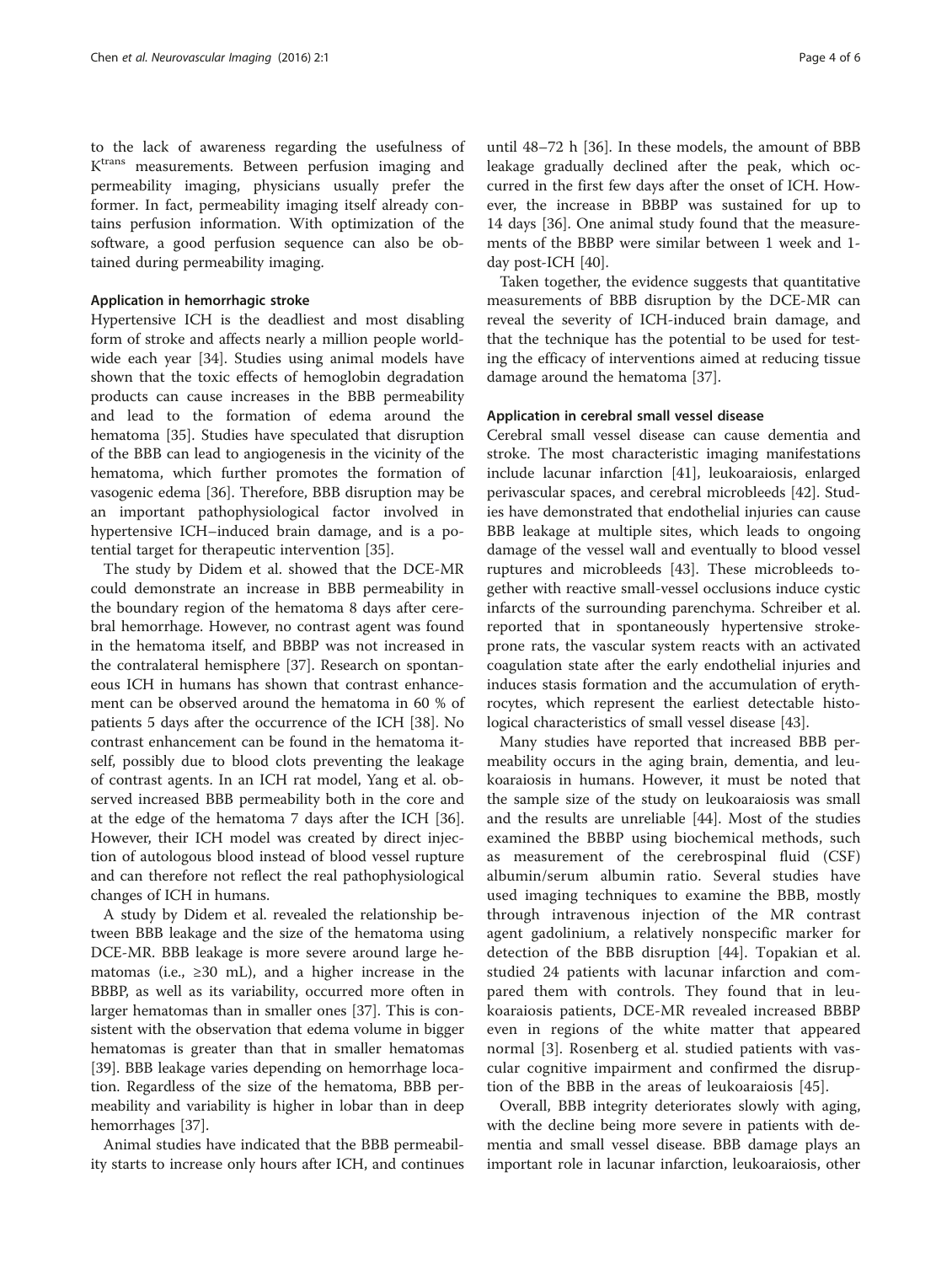<span id="page-4-0"></span>brain small vessel diseases, and age-related diseases (such as Alzheimer disease). Preliminary reports suggest that the BBB defect is present even before the clinical and imaging manifestations arise. The enlarged perivascular space is an important marker for cerebral small vessel disease, and brain damage caused by inflammation and other pathological processes is a marker for the initial damage to the BBB [12].

Long-term follow-up studies are required to determine the role of BBB damage in the pathology of cerebral small vessel disease. The BBB can be quantitatively evaluated by DCE-MR, which can be combined with pathology methods to identify the major mechanisms of BBB damage and further explore its pathogenesis. Currently, DCE-MR is mostly applied for the assessment of tumors in patients. There is less research focused on the evaluation of mild BBB defects in normal or abnormal aging brains, dementia, or cerebral small vessel disease. More work needs to be done to select the appropriate contrast agents and decide their doses, as well as to identify methods for parameter collection and data analysis [\[46\]](#page-5-0).

### Conclusions

This review discusses the applications of DCE-MR-based permeability imaging techniques in cerebrovascular diseases. With regard to the methods, T1-weighted DCE-MR is more developed. However, due to the lack of a unified standard for the image acquisition, data models, and study reports, it is difficult to compare and analyze DCE data between different studies. Further improvements for enhancing the reliability and stability of the DCE-MR are needed for its application in the assessment of subtle changes in the permeability of the BBB. Future research should attempt to establish a unified data collection and analysis method, which should help improve the comparability between studies and promote the wide application of DCE-MR in clinical practice and research [[46\]](#page-5-0).

#### Abbreviations

ASL: Arterial Spin Labeling; BBB: Blood–Brain Barrier; BBBP: blood–brain barrier permeability; CTA: computed tomography angiography; CTA: SI-CTA source image; DCE: Dynamic Contrast Enhance; DSA: digital subtraction angiography; FGF: Fibroblast Growth Factor; HT: hemorrhagic transformation; ICH: intracranial hemorrhage; MMPs: Matrix MetalloProteinases; MRA: MR angiography; NVU: neurovascular units; PDGF: Platelet Derived Growth Factor; PS: surface area product; PCT: perfusion CT; TCD: transcranial Doppler; VEGF: Vascular Endothelial Growth Factor.

#### Competing interests

The authors declare that they have no competing interests.

#### Authors' contributions

HC consulted literatures and wrote the review. NL, YL and FC carried out the reference collection. GZ conceived of the idea, and participated in its design and coordination and helped to draft the manuscript. All authors read and approved the final manuscript.

#### Acknowledgements

This review was supported by the National Natural Science Foundation of China (Grant No. 81371286 and No. 81501024).

#### Received: 20 November 2015 Accepted: 7 January 2016 Published online: 04 February 2016

#### References

- 1. Panchal HB, Ladia V, Amin P, Patel P, Veeranki SP, Albalbissi K, et al. A metaanalysis of mortality and major adverse cardiovascular and cerebrovascular events in patients undergoing transfemoral versus transapical transcatheter aortic valve implantation using edwards valve for severe aortic stenosis. Am J Cardiol. 2014;114:1882–90.
- 2. Hoffmann A, Zhu G, Wintermark M, Advanced neuroimaging in stroke patients: prediction of tissue fate and hemorrhagic transformation. Expert Rev Cardiovasc Ther. 2012;10:515–24.
- 3. Topakian R, Barrick TR, Howe FA, Markus HS. Blood–brain barrier permeability is increased in normal-appearing white matter in patients with lacunar stroke and leucoaraiosis. J Neurol Neurosurg Psychiatry. 2010;81: 192–7.
- 4. van de Haar HJ, Burgmans S, Hofman PA, Verhey FR, Jansen JF, Backes WH. Blood–brain barrier impairment in dementia: current and future in vivo assessments. Neurosci Biobehav Rev. 2015;49:71–81.
- 5. Alluri H, Wiggins-Dohlvik K, Davis ML, Huang JH, Tharakan B. Blood–brain barrier dysfunction following traumatic brain injury. Metab Brain Dis. 2015; 30:1093–104.
- 6. Cramer SP, Larsson HB. Accurate determination of blood–brain barrier permeability using dynamic contrast-enhanced T1-weighted MRI: a simulation and in vivo study on healthy subjects and multiple sclerosis patients. J Cereb Blood Flow Metab. 2014;34:1655–65.
- 7. Muoio V, Persson PB, Sendeski MM. The neurovascular unit concept review. Acta Physiol (Oxf). 2014;210:790–8.
- 8. Amtul Z, Hepburn JD. Protein markers of cerebrovascular disruption of neurovascular unit: immunohistochemical and imaging approaches. Rev Neurosci. 2014;25:481–507.
- 9. Tran CH, Gordon GR. Acute two-photon imaging of the neurovascular unit in the cortex of active mice. Front Cell Neurosci. 2015;9:11.
- 10. Leigh R, Jen SS, Hillis AE, Krakauer JW, Barker PB, Stir, et al. Pretreatment blood–brain barrier damage and post-treatment intracranial hemorrhage in patients receiving intravenous tissue-type plasminogen activator. Stroke. 2014;45:2030–5.
- 11. Sun FL, Wang W, Cheng H, Wang Y, Li L, Xue JL, et al. Morroniside improves microvascular functional integrity of the neurovascular unit after cerebral ischemia. PLoS One. 2014;9, e101194.
- 12. Wardlaw JM. Blood–brain barrier and cerebral small vessel disease. J Neurol Sci. 2010;299:66–71.
- 13. Chassidim Y, Vazana U, Prager O, Veksler R, Bar-Klein G, Schoknecht K, et al. Analyzing the blood–brain barrier: the benefits of medical imaging in research and clinical practice. Semin Cell Dev Biol. 2015;38:43–52.
- 14. Tofts PS, Brix G, Buckley DL, Evelhoch JL, Henderson E, Knopp MV, et al. Estimating kinetic parameters from dynamic contrast-enhanced T(1) weighted MRI of a diffusable tracer: standardized quantities and symbols. J Magn Reson Imaging. 1999;10:223–32.
- 15. Nagaraja TN, Keenan KA, Aryal MP, Ewing JR, Gopinath S, Nadig VS, et al. Extravasation into brain and subsequent spread beyond the ischemic core of a magnetic resonance contrast agent following a step-down infusion protocol in acute cerebral ischemia. Fluids Barriers CNS. 2014;11:21.
- 16. Kassner A, Roberts T, Taylor K, Silver F, Mikulis D. Prediction of hemorrhage in acute ischemic stroke using permeability MR imaging. AJNR Am J Neuroradiol. 2005;26:2213–7.
- 17. Vidarsson L, Thornhill RE, Liu F, Mikulis DJ, Kassner A. Quantitative permeability magnetic resonance imaging in acute ischemic stroke: how long do we need to scan? Magn Reson Imaging. 2009;27:1216–22.
- 18. Tofts PS, Kermode AG. Measurement of the blood–brain barrier permeability and leakage space using dynamic MR imaging. 1. Fundamental concepts. Magn Reson Med. 1991;17:357–67.
- 19. Larsson HB, Stubgaard M, Frederiksen JL, Jensen M, Henriksen O, Paulson OB. Quantitation of blood–brain barrier defect by magnetic resonance imaging and gadolinium-DTPA in patients with multiple sclerosis and brain tumors. Magn Reson Med. 1990;16:117–31.